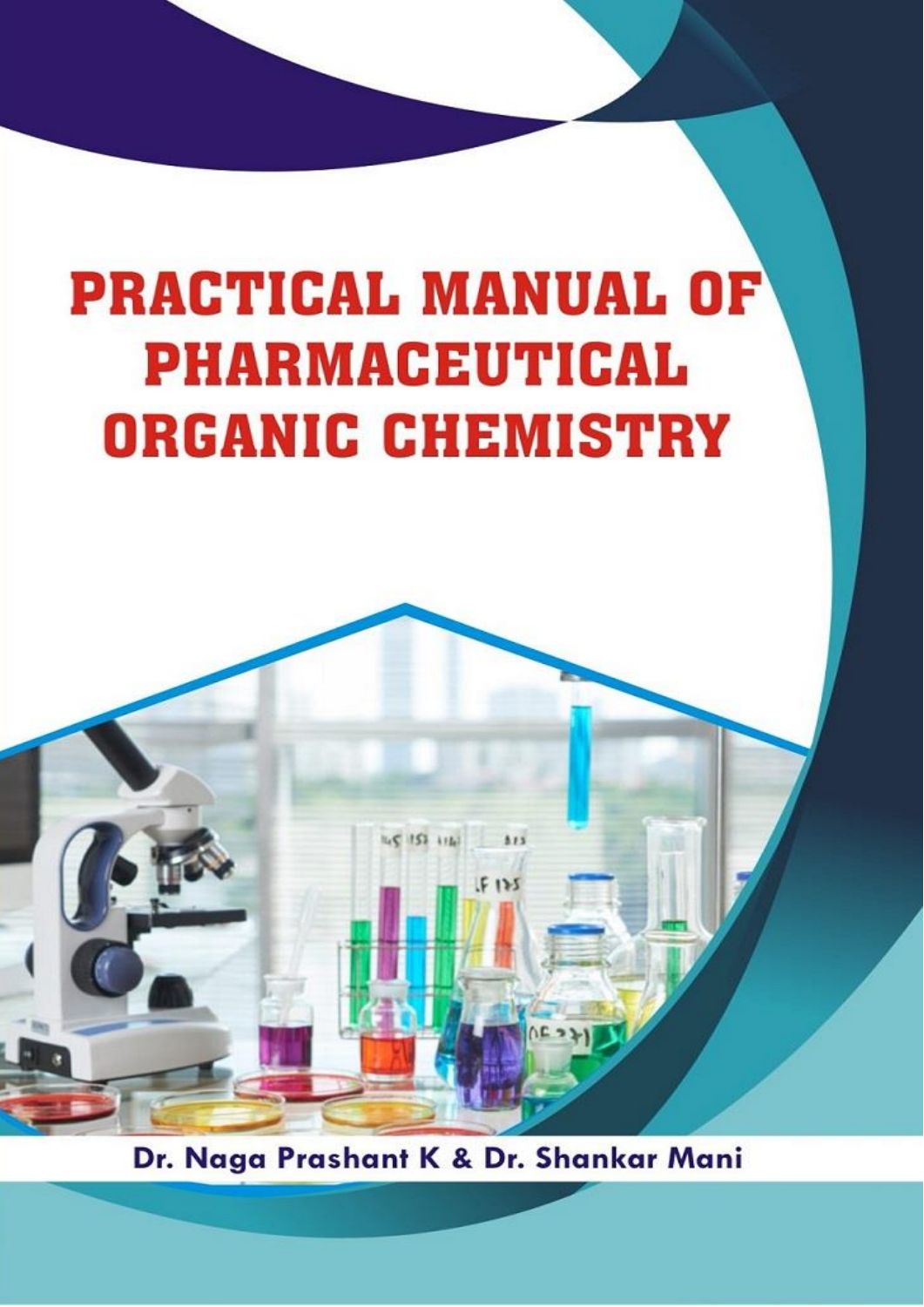## **ABOUT THE AUTHORS**



Dr. Naga Prashant K M.Pharm., Ph.D., FAGE, working as Assistant Professor in department of pharmaceutical chemistry, Sri Adichunchanagiri College of Pharmacy, Adichunchanagiri University, B.G. Nagar, Karnataka. Received his doctoral degree form Vels Institute of Science, Technology & Advanced Studies (VISTAS) and has a total of 11 years of teaching experience at various reputed organisations. Has 2 Indian

patents and 12 peer reviewed articles in national and international journals. He is a life member at various professional bodies like IPA, APTI, IPGA and APP.



Dr. M. Shankar M. Pharm., Ph. D., MBA working as Associate Professor in Department of Pharmaceutical Chemistry, Sri Adichunchanagiri College of Pharmacy, Adichunchanagiri University, B. G. Nagar, Karnataka. He has 13 years of teaching experience at UG and PG Level. He has published 65 research & Review papers in various National & International Journals

with high impact factor. He received grant (Intra Mural Fund) from Adichunchanagiri University (ACU). He is a registered pharmacist and life member of APTI.



**South Asian Academic Publications** 

3-37, Dirisavancha, Kanigiri, Prakasm District Andhra Pradesh-523445 India Phone No. 9441545787, 9959049730 Email-saapbooks@gmail.com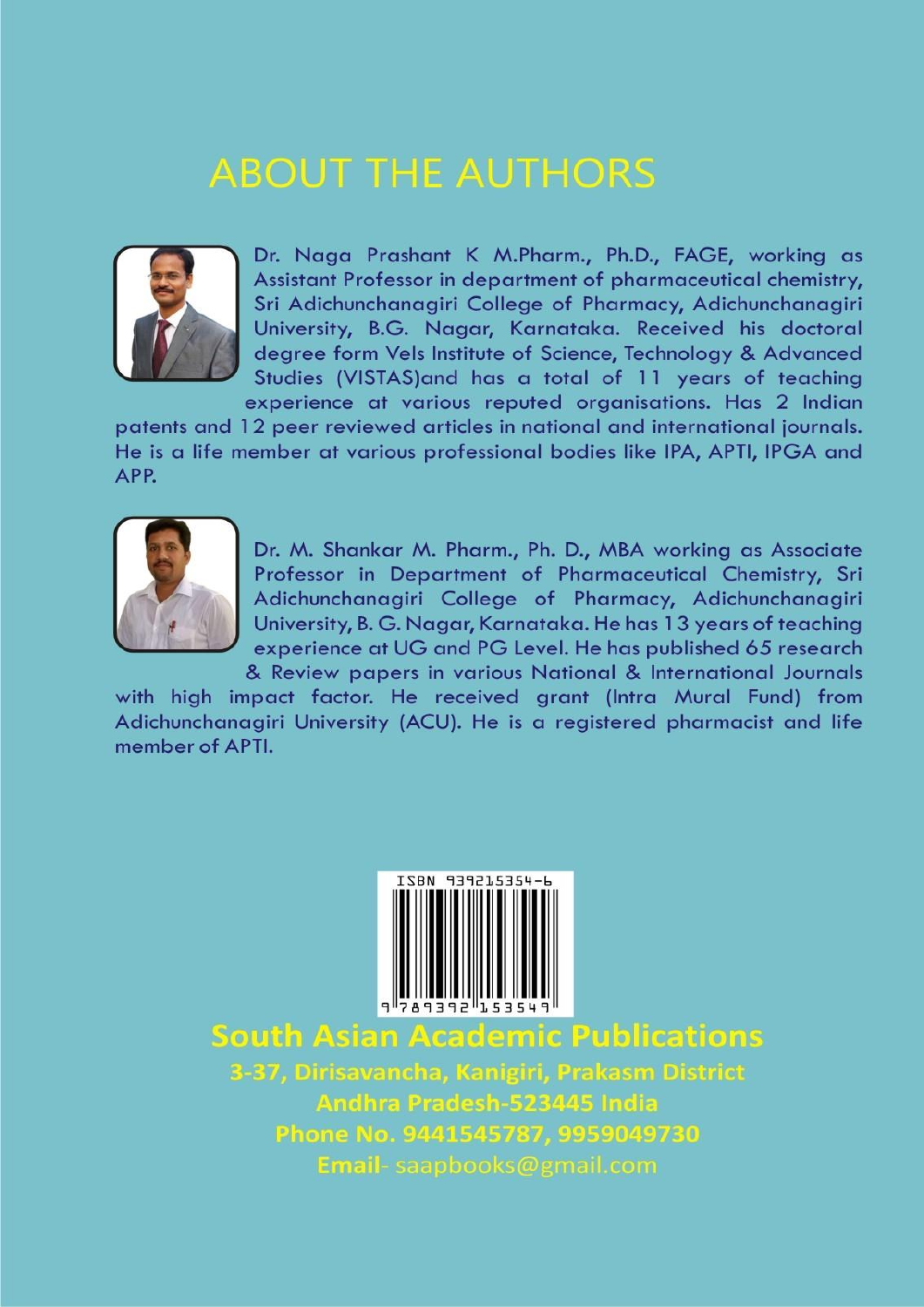#### **PREFACE**

One of the very best things about pharmaceutical organic chemistry is actually doing experimental work at the bench. The fascination sterns from the nature of the subject itself, with its vast array of different types of reactions and its almost infinite variety of different chemical compounds. Each reaction and each new compound pose their own particular problems to challenge the skill and ingenuity of the chemist. The publication of this book endeavours to afford a comprehensive set of experiments in practical pharmaceutical organic chemistry, which will be appropriate for both B.Pharm and Pharm.D students, which are described in the PCI syllabi. Our objective was to produce a handbook of techniques that could be used with a variety of practical courses throughout a student's whole period of study.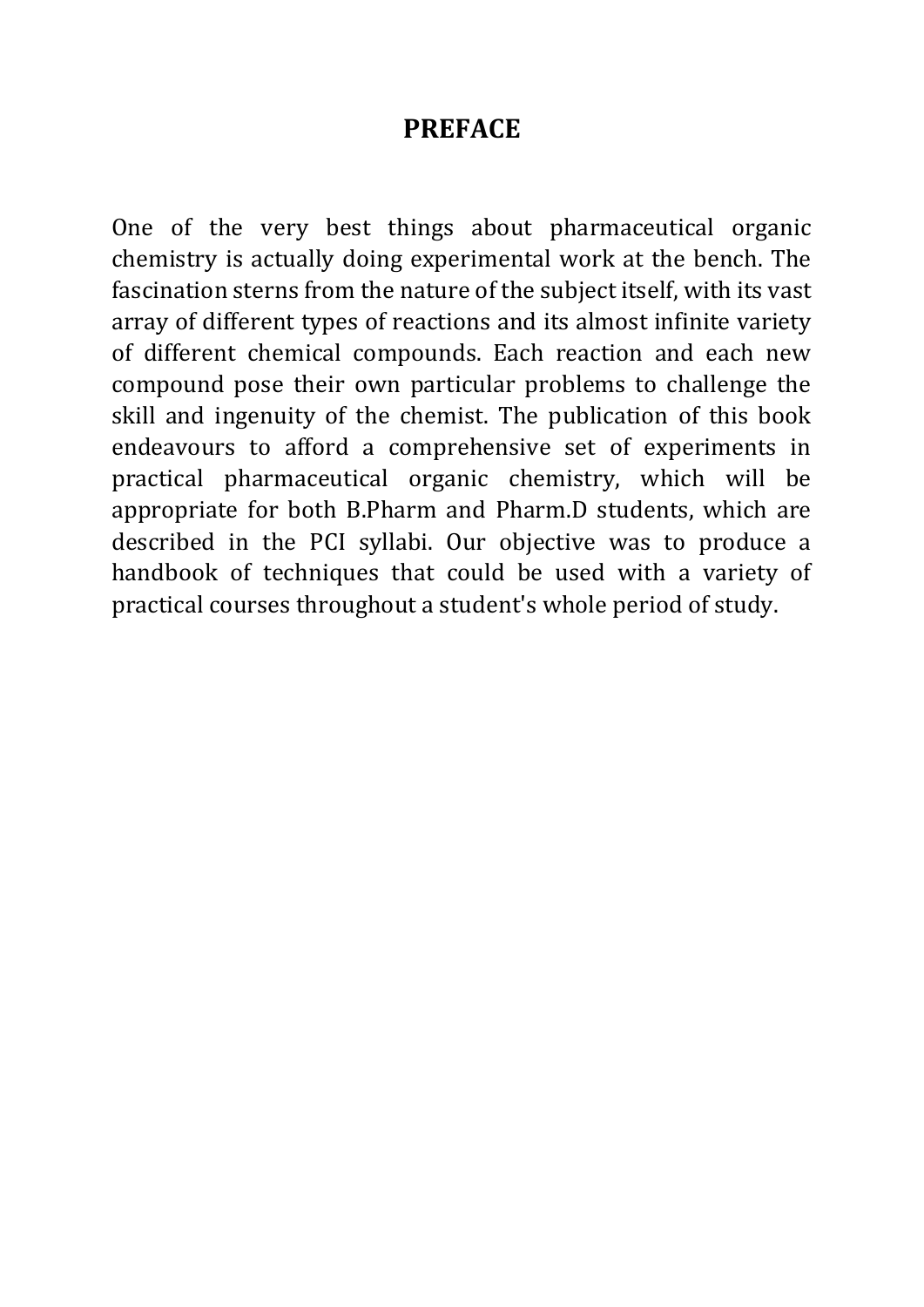#### **ACKNOWLEDGEMENT**

We thank our many colleagues (past and present), research students and undergraduates for their invaluable advice as to what is good, effective and safe laboratory practice at the present time. In particular, we thank Dr B Ramesh, Dean of Sri Adichunchanagiri College of Pharmacy for his advice and continuous support. We would like to thank Dr. T Y Pasha, HOD & Professor, Dept. of Pharmaceutical Chemistry, Sri Adichunchanagiri College of Pharmacy for his encouragement during entire course of writing this book. Finally, we express the hope that many of you, about to come to grips with the challenges of practical organic chemistry for the first time, will get as much pleasure and satisfaction from it as we have. Thanks to everyone on the SAAP publications team who helped me so much and the special thanks to the greatest cover designer I could ever imagine.